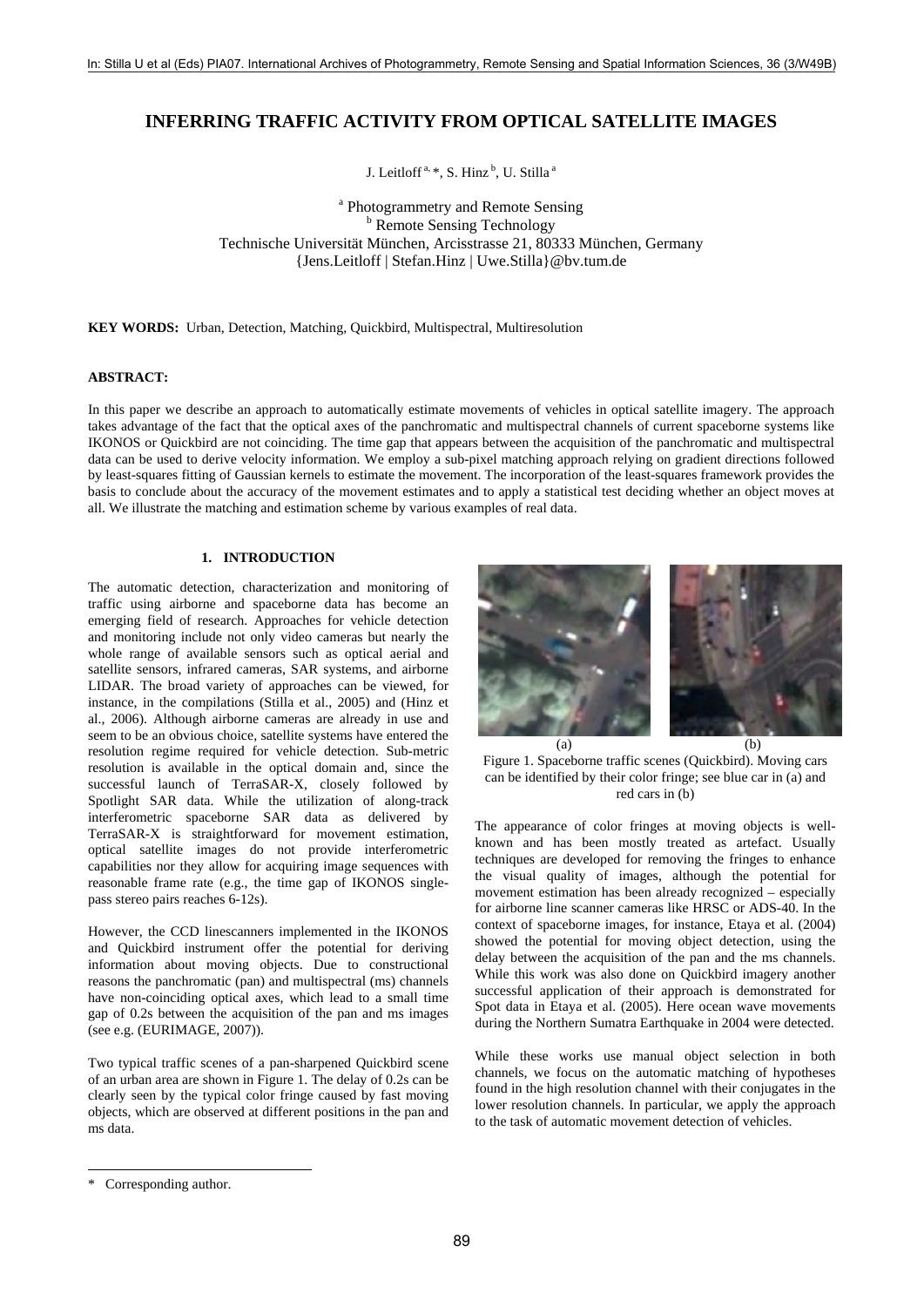## **2. MOVEMENT ESTIMATION**

First, an overview of the complete system for vehicle extraction will be given. Afterwards the procedures for movement estimation are described in detail.

#### **2.1 System Overview**

The presented work is a part of an overall framework for the estimation of traffic parameters from satellite imagery. As input the panchromatic and multispectral channels are used. These images are geo-coded and co-registered with road data taken from a geoinformation system (GIS). These give information about potential regions of interest, i.e. roads, junctions, and parking lots. The further processing is divided into the extraction of vehicles that are grouped in queues or rows and the detection of isolated standing vehicles. The vehicle queue detection has already been described in detail, see (Leitloff et al., 2006), and approaches for the extraction of single cars from sub-meter resolution images are outlined in (Hinz, 2005, Hinz et al., 2007).

This work focuses on the movement estimation of single vehicles. To thoroughly analyze the robustness of the approach, we assume the input data to be 100% complete and correct. Therefore, vehicles were selected manually from the panchromatic channel and are used as input. This step can easily be replaced by the automatic techniques mentioned above. A simplified system overview is illustrated in Fig. 2.



Figure 2. System overview

## **2.2 Initial hypotheses extraction**

Starting from the manually selected vehicles' center in the pan image the position of the corresponding blob in the low resolution ms images needs to be determined. Instead of applying a search algorithm on all color channels independently, the RGB images are transformed into the Intensity-Hue-Saturation (IHS) color space. The distribution of hue and saturation values for different typical objects is illustrated in Figure 3. It depicts a horizontal slice through the IHS conic, with the intensity values projected on the slice, i.e. a polar coordinate system is used, where the length of the vector

between each point and the center corresponds to the saturation and the hue is defined as angle between abscissa and the vector to each point. It comes clear that high color saturation of an object like a red or blue car on a road in at least one of the multispectral channels strongly influences the distance form the coordinate origin (Figs. 3a,b), while a gray road with less much saturation is located near the origin (Fig. 3c).



Figure 3. Hue (angle) and saturation (distance) for (a) red car and street, (b) blue car and street, (c) street, (d) grassland

Examples for the saturation channel are illustrated in Figure 4. The blob structure of vehicles in this channel becomes clearly visible and is fundamental for the following steps.

To find the translation vector between the blob of the input region and its conjugate region in the ms data, a sub-pixel matching approach is employed. The approach relies on the work of Steger (2001). The main idea of this algorithm is the use of a gradient filter to determine the gradient direction for each pixel of an image. First, a template is cropped from the pan channel around the vehicles' position. To adapt it to the scale of the coarser resolution of the ms channels the template is smoothed by a Gaussian kernel for eliminating possible substructures from the pan image. Then the gradient directions for this template and the IHS channels are calculated. An exhaustive search constrained to a reasonably limited area compares the gradient directions of the template image with the gradient directions found in the IHS images, which results in a similarity measure for each pixel (Figure 5a and 5b). Notice that the pure utilization of gradient directions makes normalization or contrast manipulations of one or both data sets virtually unnecessary. For eventually detecting the vehicle region in the ms data, the position showing the highest similarity is chosen, if a maximum distance to the position in the pan channel is not exceeded. Figure 5c and 5d show the results of the initial detection.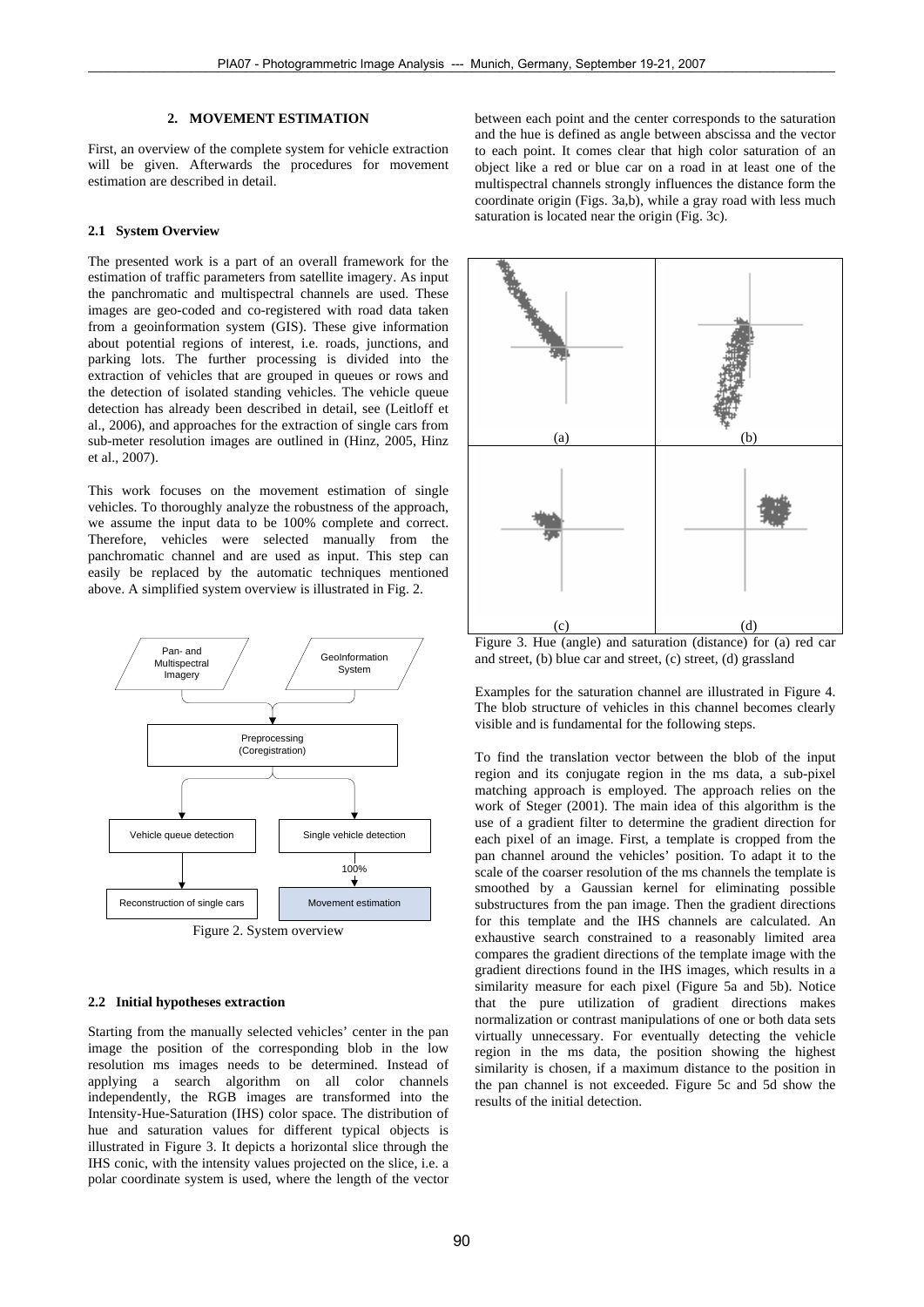





Figure 4. (a) and (c) Pansharpened images, (b) and (d) corresponding saturation images





Figure 5. Matching results: (a) and (b) show similarity measure, (c) and (d) corresponding detection with given position in pan image (green) and detection in ms images (red)

## **2.3 Accurate position estimation**

The main goal of this step is to refine the matching result and – even more important – deliver statistically justified evidence about potential movement within the acquisition of the pan and the ms channels. Up to now, the precision of the positions in the higher and lower resolution is unknown. Therefore, the initial detections will be refined in terms of positional accuracy. Since this refinement is accomplished in a robust least square fitting approach, accuracies of the corrected position will be derived.

Assuming that active traffic moves along the road, a profile centered at the initial detection is spanned along the road direction (taken from the corresponding GIS axis). Values in the pan and similarity image are determined by bilinear interpolation for each profile point. Then, the parameters of the following Gaussian function are determined using Least Squares fitting:

$$
y = s + \frac{a}{\sigma\sqrt{2\pi}}e^{-\frac{(x-\mu)^2}{2\sigma^2}}
$$

with *y* ... ordinate value

- ... abscisse value *x* ... shift in ordinate *s*
- ... amplitude *a*
- $\sigma$  ... width
- $\mu$  ... shift in abscisse

The accuracies of the unknown parameters  $(s, a, \sigma, \mu)$  are obtained from their covariance matrix after an iterative fitting process. Figure 6 shows two examples of the fitted Gaussian function (continuous line) compared to the extracted profile points (dashed line). The finally refined positions in the image and the underlying profiles can be seen in Fig. 7.

#### **2.4 Movement estimation**

To make a decision about a significant movement of a vehicle, the distance between the position in the pan and the ms image is calculated. Using the known positional errors the accuracy of this distance can also be determined by simple error propagation:

$$
\sigma^2_{\text{dist}} = \sigma^2_{\mu_{\text{max}}} + \sigma^2_{\mu_{\text{pan}}}
$$

with  $\sigma^2_{dist}$  ... variance of distance between pan and ms

 $\sigma^2_{\mu_{\text{part}}}$  ... variance of position in pan channel

 $\sigma^2_{\mu_{\text{max}}}$  ... variance of position in ms channels

Finally, a statistical test (i.e. Student's test) is conducted with a standard value of 5% for the probability of error.

In our tests we obtained values of less then half a pixel for the tested distances to verify a movement, i.e., 1.2m when taking the coarse resolution of the ms channels as reference scale. This corresponds to a minimum velocity of 20km/h, which is well below the typical velocity in city areas.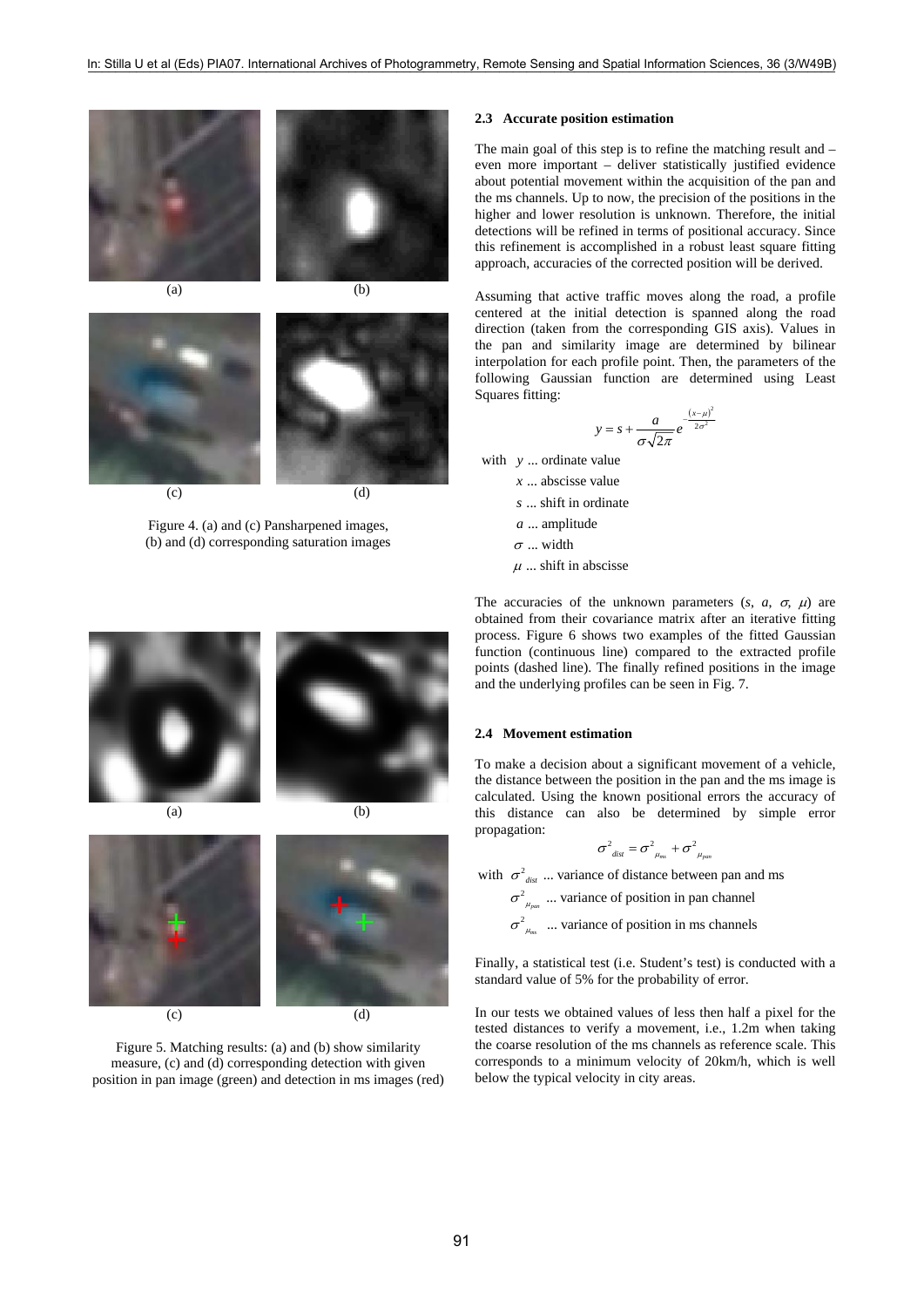

Figure 6. Refined position estimation for pan (green) and similarity (red) image. (a) and (b) correspond to the examples of initial matching in Fig. 5 (c) and (d), respectively.



Figure 7. Profiles and accurate position for panchromatic (green) and similarity image (red). (a) and (b) correspond to the examples shown in Fig. 6 (a) and (b), respectively.

## **3. RESULTS**

In this section more examples for the application of our approach are shown to illustrate the general performance of this approach. A numerical evaluation will be given in a later paper, once this algorithm has been added to the overall system sketched in Fig. 2.

The figures of this section are organized as follows:

- (a) original image with initial detection
- (b) similarity image from matching
- (c) results of the fitting process
- (d) final results and used profiles





 $\overline{(d)}$ Figure 8. Example I